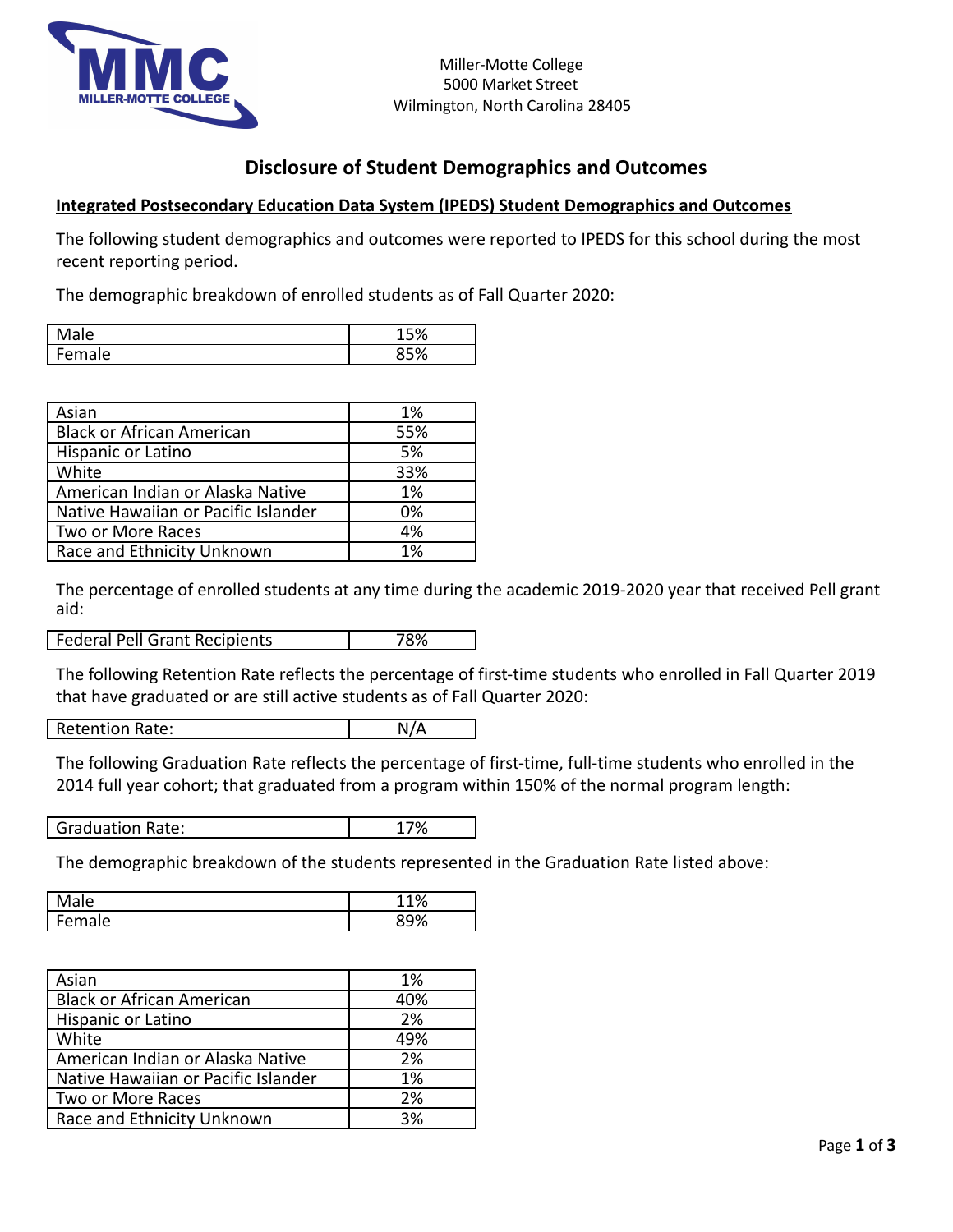

The percentage of students represented in the Graduation Rate listed above that received the following types of financial aid:

| <b>Federal Pell Grant Recipient</b>                                       | 80% |
|---------------------------------------------------------------------------|-----|
| Subsidized Stafford Loan recipients not receiving Pell Grant              | 9%  |
| Recipients of neither a Federal Pell Grant nor a Subsidized Stafford Loan | 11% |
|                                                                           |     |

## **Accrediting Commission of Career Schools and Colleges (ACCSC) Graduation, Employment and Licensure Pass Rates**

Graduation, Employment, and Licensure Rates as reported to this school's accreditation agency, the Accrediting Commission of Career Schools and Colleges (ACCSC), in its 2021 Annual Report for the reporting date of July 1, 2021 for each program are as follows:

|                                         |                      |                  |                   | # of             |                   | #of           |         |
|-----------------------------------------|----------------------|------------------|-------------------|------------------|-------------------|---------------|---------|
|                                         |                      | <b>Students</b>  |                   | Grads            |                   | Grads         | $%$ of  |
|                                         |                      | <b>Available</b> |                   | <b>Employed</b>  |                   | <b>Taking</b> | Grads   |
|                                         |                      | for              | <b>Graduation</b> | of Grads         | <b>Employment</b> | Licensing     | Passing |
| Program (length)                        | <b>Report Period</b> | Graduation       | Rate              | <b>Available</b> | Rate              | Exam          | Exam    |
| <b>Business Administration (18</b>      |                      |                  |                   |                  |                   |               |         |
| months)                                 | $1/18 - 12/18$       | 9 of 45          | 20%               | 7 of 8           | 88%               | N/A           | N/A     |
| <b>Criminal Justice (18 months)</b>     | $1/18 - 12/18$       | 5 of 28          | 18%               | 3 of 4           | 75%               | N/A           | N/A     |
| <b>Dental Assisting (18 months)</b>     | $1/18 - 12/18$       | 8 of 24          | 33%               | 8 of 8           | 100%              | N/A           | N/A     |
| IT Support Specialist (18 months)       | $1/18 - 2/18$        | 3 of 21          | 14%               | 5 of 6           | 83%               | N/A           | N/A     |
| <b>Medical Billing &amp; Coding (15</b> |                      |                  |                   |                  |                   |               |         |
| months)                                 | $6/18 - 5/19$        | 9 of 17          | 53%               | 8 of 9           | 89%               | N/A           | N/A     |
| <b>Medical Clinical Assistant (15</b>   |                      |                  |                   |                  |                   |               |         |
| month)                                  | $6/18 - 5/19$        | 42 of 103        | 41%               | 33 of 39         | 85%               | N/A           | N/A     |
|                                         |                      |                  |                   |                  |                   |               |         |
| <b>Allied Health Management -</b>       |                      |                  |                   |                  |                   |               |         |
| <b>Distance Education (33 months)</b>   | $3/17 - 2/18$        | 37 of 203        | 18%               | 33 of 37         | 85%               | N/A           | N/A     |
| <b>Business Administration -</b>        |                      |                  |                   |                  |                   |               |         |
| <b>Distance Education (18 months)</b>   | $1/18 - 12/19$       | 38 of 369        | 10%               | 21 of 25         | 94%               | N/A           | N/A     |
| <b>Business Administration BS-</b>      |                      |                  |                   |                  |                   |               |         |
| <b>Distance Education (30 months)</b>   | $7/16 - 6/17$        | 18 of 86         | 21%               | 15 of 15         | 100%              | N/A           | N/A     |
| Criminal Justice BS-                    |                      |                  |                   |                  |                   |               |         |
| <b>Distance Education (30 months)</b>   | $7/16 - 6/18$        | 16 of 47         | 34%               | 12 of 16         | 75%               | N/A           | N/A     |
| <b>Criminal Justice - Distance</b>      |                      |                  |                   |                  |                   |               |         |
| <b>Education</b>                        |                      |                  |                   |                  |                   |               |         |
| (18 months)                             | $1/18 - 12/18$       | 20 of 242        | 8%                | 8 of 18          | 44%               | N/A           | N/A     |
| <b>IT Support Specialist - Distance</b> |                      |                  |                   |                  |                   |               |         |
| <b>Education (18 months)</b>            | $1/18 - 12/18$       | 13 of 104        | 13%               | 11 of 13         | 85%               | N/A           | N/A     |
| Medical Billing & Coding -              |                      |                  |                   |                  |                   |               |         |
| <b>Distance Education (15 months)</b>   | $6/18 - 5/19$        | 170 of 794       | 21%               | 86 of 148        | 58%               | N/A           | N/A     |
| PC & Network Support Technician         |                      |                  |                   |                  |                   |               |         |
| <b>Distance Education (12 months)</b>   | $10/18 - 09/19$      | $N/A^*$          | $N/A^*$           | $N/A^*$          | $N/A^*$           | N/A           | N/A     |

\*This program did not have any student starts within the given reporting period. Because of this, there is no student outcome data to report.

All Employment rates disclosed were reported to ACCSC in the 2021 annual report. The Employment rates for schools accredited by ACCSC are based on the outcomes of students that started during a specified period time. This period of time calculation is based on the program length, in months, for completion within the maximum time period (1.5 times the normal program length) plus 3 months to find employment.